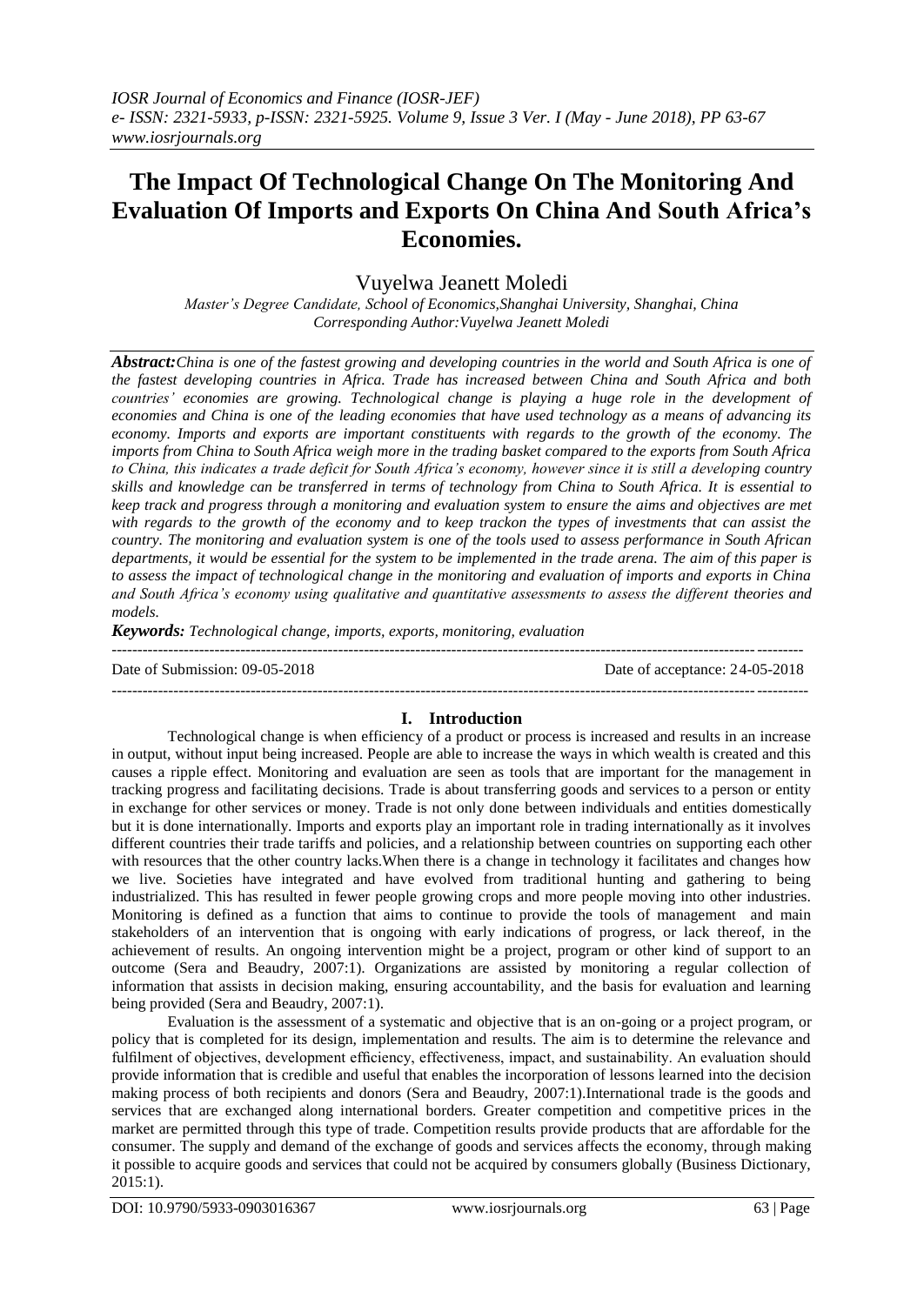## **II. Literature Review**

There are different theories regarding international trade such as the mercantilist theory which focuses on exporting which brings more money to the country more than importing and this will cause a defect in resources that are not available in a certain country (International Trade, 2012:3). According to Adam Smith Absolute advantage is known as when a country uses the same amount of resources as other countries but produces an output of goods and services that is greater than the other countries. According to Smith, trade permits countries to specialize in producing goods or services that they have absolute advantage in. This is done both by using a minor quantity of resources at a lower resource cost compared to another country, and by using the equivalent amount of production yet yielding more product and service than other countries. This idea of trade envisages that all countries will benefit from international trade with condition that free trade is experienced and specialisation is done in accordance with their absolute advantage (Donaldson, 2011:7)

Comparative advantage was introduced by David Ricardo in 1817 and it states that a country should specialise in producing and exporting the products where the cost advantage is comparative or relative compared with the other countries (Donaldson 2011:4). Ricardo reworked Smith's ideas through an indication that a country might produce goods at lower opportunity cost compared to another country and specialize in goods in which the country has the comparative advantage in a more efficient way. Ricardo thus pointed out the importance of the law of comparative opportunity costs instead of financial costs (Krugman and Obstfeld, 2006).

According to Donaldson (2011) Chipman (1965) highlighted the mathematical structure which dealt with the values of international trade theory by dividing the theory into three components which are classical theory by Torrens, neo-classical approach by Ricardo and Mill; and modern theories by Heckscher and Ohlin. He found that, while Ricardo observed the mobility of goods within countries and among countries, factors of productions were in fact immobile among countries but absolutely mobile within countries. Ricardo (1817) did acknowledge that all industries were well integrated with the production of one output and the use of one crucial input labour which is internally mobile, but the mobility of capital was limited on the inside. Goods in a country should be imported where there is a comparative disadvantage (International trade, 2012). According to the Heckscher-Ohlin theory a country specialises in the production of goods that it is suited to produce. Countries differ with the availability of the factors of production such as capital and labour. The Ricardian theory is described as when a country exports commodities in which it has a comparative labour-productivity advantage. According to Donaldson (2011:5) the Ricardian theory assumes only one factor of production and factor proportions such as the Heckscher-Ohlin/Ricardo-viner which rules out technological differences. The Ricardian theory works in correlation with technological trade to form the Ricardian model and the effects on welfare and labour in a country.

## **2.1 The Endogenous Growth Theory**

The construction of the endogenous growth theory was constructed from the shortcomings of the neoclassical model of the economic growth ( Kargbo,2012) The new growth theory acknowledges the importance of endogeneity of capital in the growth process of increasing returns as opposed to constant returns of capital typical in the theory of the neoclassical growth that attributes a difference. The theory emphasizes the importance of human capital and the process of growth (Kargbo, 2012). The foreign aid is assessed on economic growth fits into the new growth theory. The aid in the form of the technical assistance is an important attribute that influences the building of capacity and human capital in countries that are most aid-recipient ( Kargbo,2012) An assumption made by Lucas is that investment in education leads to the production of human capital that is the determinant that is crucial of the process of growth. The theory implies that countries that are developing benefit more from trade with countries that are developed that draw on new knowledge in research and development and new technologies and this will encourage the openness of trade. The importance of the new growth theory recognizes the importance of the public policy to the growth of the economy and this is justified when policy variables in empirical aid-growth regressions are included. The increase of the returns to capital of the new growth model implies foreign aid in the long run will improve growth (Kargbo, 2012:1).

## **III. Technological Change**

Technology focuses on the conversion of resources to commodities. There are many ways to model technological change such as global uniform technology change which causes the increase of welfare everywhere. The foreign uniform technological change which also increases welfare everywhere using the Cobb-Douglas assumption and lastly international transfer of technology that is most efficient, meaning that it will lose from international transfer and there will be no gains of trade (Giovanni, Levchenko and Zhang, 2012:19)

According to Giovanni, Levchenko and Zhang (2012:6-7) Chinas productivity is high in sectors such as wearing apparel which are common because in those sectors countries productivities are high. The sectors with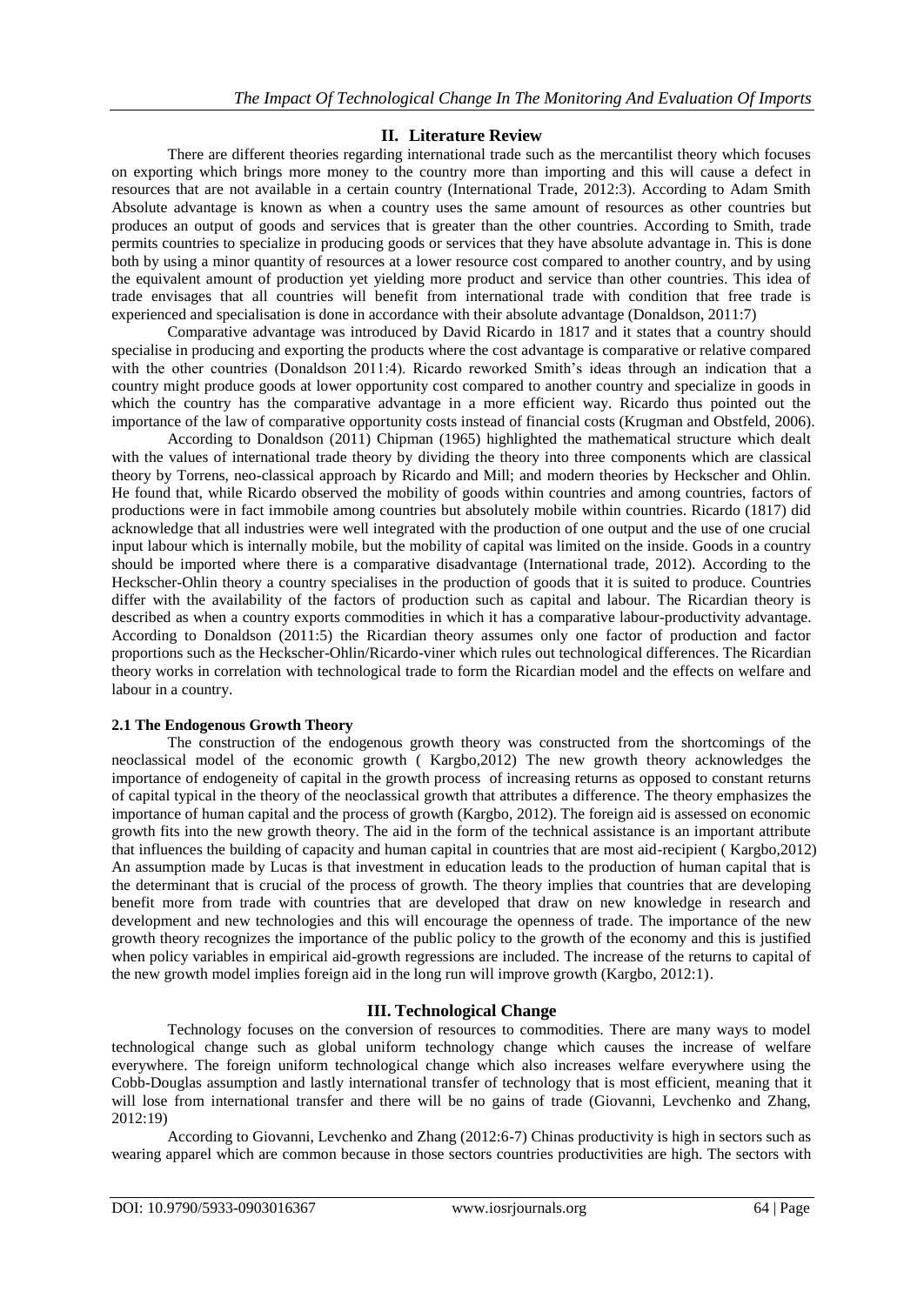comparative disadvantage such as office, accounting and computing machinery are scarce. Balanced growth in China keeps it similar to the typical country and it is different with the unbalanced growth.

The impact of technological change is that there will be a gain on welfare if the growth of China is unbalanced and this is because pattern of comparative advantage in China is common world-wide and the unbalanced growth of China makes it different than the average country. This will result in taking into account the nature of both the Ricardian comparative advantage and trade flows that evaluate the welfare of China (Giovanni, Levchenko and Zhang, 2012:32)

#### **3.1 Technological Change Studies**

Both China and South Africa are developing countries and there are economic activities in which the developing countries may continue to have a competitive edge that arises from natural conditions that are supplemented by technological change such as natural resources in particular minerals and tropical products. This is an indication that technological change and innovations in the can contribute towards solving trade and growth issues that will in return enhance comparative advantage based on the endowments of natural resources (David, 1991).

Technological capability and the adoption of new technologies that were applied on exploration, exploitation and processing various natural resources can make a difference through tapping the potentials of natural resource endowments. In the area of primary commodity production increases in productivity are important in the level of returns being influenced from factors that are used in the production of the commodities. The capabilities of technology in the production of commodities can have a positive influence on the terms of trade. An example regarding this would be the experience of Malaysia's efforts of diversification into the production of cocoa that has indicated that that although Malaysia has higher labour costs than West Africa and Brazil, it has been successful in gaining relative competitiveness in cocoa production through achieving very high yields from the new hybrid varieties that are developed by its crop-breeding programmes (Wangwe,1993).

#### **IV. Trade Between China And South Africa**

The Chinese economy has increased rapidly compared to other developing countries. According to the EW World Economy Team (2013:1) China is the leading nation in exports and comes in second for imports, From the year 2009 to 2011 its trade to GDP ratio was 53.1% while its trade Capita was \$2413, China's share in trade has doubled to 10.38% of the world's trade exports and 9.43% of trade imports. China is becoming the most important bilateral trade partner. China is South Africa's single largest bilateral commercial partner, with total trade that is worth R270 billion in 2013. In turn, South Africa is China's main trading partner in Africa that accounts for a 31 percent share of Beijing's trade with the continent in 2013 (Daniel and Virk, 2014). Total Chinese foreign direct investment (FDI) stock in South Africa increased from \$59 million in 2004 to \$5 billion in 2012, making Tshwane the leading recipient of investment flows from China to the African continent.

According to trading economics (2018) South African Exports increased 9.2 percent month-over-month to ZAR 98.3 billion in March of 2018, this was as a result of the higher sales of minerals which account for 12% precious metals and stones which accounted for 15% base metals which accounted for 19% and machinery and electronics which accounted for 10% The most important export partners were China which had a total percentage of exports which is 10.2% , the US amounted to 7.1 %, Germany 7%, Japan amounted to 4.7 % and India amounted to 4.7%. Exports in South Africa averaged R 17796.38 Million from 1957 until 2018, this resulted in as the highest amount of 116185.90 ZAR Million in November of 2017 and the lowest amount of R55.80 Million in August of 1958.This is indicated in chart 1.



**Chart-1:** South Africa's Exports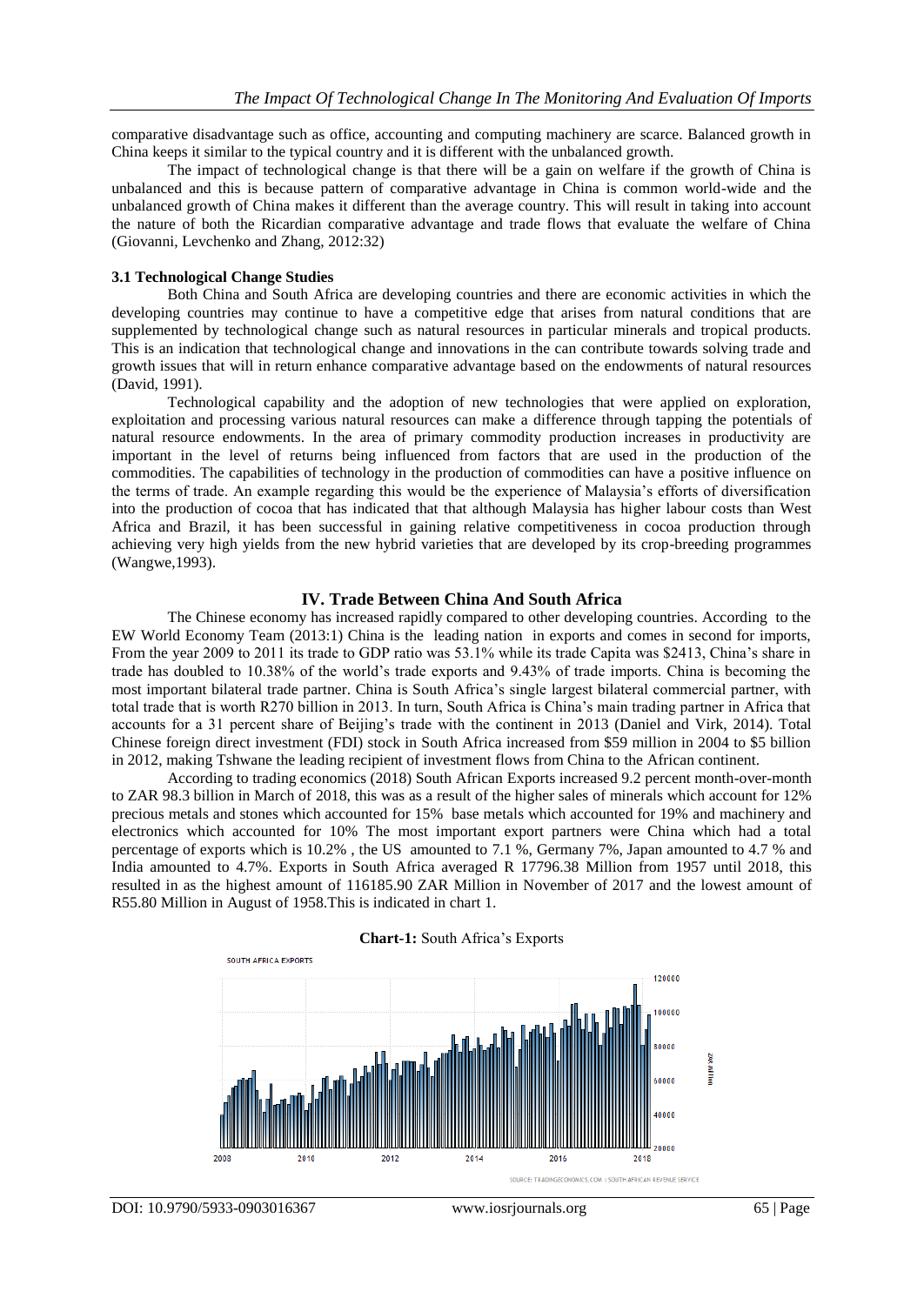South Africa's main imports are mainly machinery which accounts for 23.5%, mineral products which are 15.1%, vehicles and aircraft vessels which is 10% chemicals which are 10.9 %, equipment components which are 8.1 % and iron and steel products which are 5.3 %. The main trading partners are: China with the percentage of 18.3%, Germany with 11.5%, United States amounted to 6.6%, India with 4.7 %, Saudi Arabia with 4.6 % and Japan with 3.4%. The other trading partners are the United Kingdom, Thailand, Italy and France.



The above charts indicate the imports and exports of South Africa to several countries. The diagrams also depict that China has the largest trading relations with South Africa compared to the other countries. This is shown with the percentages of both the imports and exports of China and South Africa. The bilateral trade between the two countries also indicate that there is a trade imbalance where exports from South Africa to China account for 10% and imports account From China to South Africa account for 18%, this however can be remedied by South Africa learning from China the necessary skills and development and they type of industries will contribute towards the economy. Technological change is one of the contributing factors to the Chinese economy and South Africa's technological industry still needs to grow.

## **V. Research And Development**

There are challenges regarding new technologies in ways which are consistent with capabilities in different countries at present and over time. There are indications that market opportunities for the non-frontier technologies will continue to be presented by the market conditions of the changing world market. The dominance of small firms in the apparel industry is explained by the rapid variation in style and colour that is required by the production of small-sized lots and the ability to respond quickly to the change of demand (David, 1991). With regards to the framework of intra-industry trade with the case of the US, it has been found that trade is dominated by intermediate goods which are primarily of the made-to-order type which are produced by small firms (Wangwe, 1993). The US-Brazil intra-trade was found to be dominated by made-to-order goods produced by small firms using labour intensive production techniques. In order to cope with the changing patterns of market opportunities it is important that the process of growing competitiveness be continuous and dynamic. For instance, comparing the kinds of products exported by Korea and India it has been found that in 1966 high-tech products were measured by their research and development intensity that represented a very small share of exports. In 1986 the share of such products in exports had increased considerably in Korea this indicated competition in progressive industries that were characterized by technological change while the share was stagnant in the case of India (Keller, 1991). The unchanging nature ofResearch and Development intensity in India's exports reflects the unwillingness to import modern technology and exposure to foreign technology is limited .The relevant challenge for policy in developing countries seems to be how to avoid the outcome of the Indian case and how to enhance competition in progressive activities in ways which are closer to the Korean case. Both Korea and India have their different views and functions regarding technology, however it's essential for countries to keep up to date with modern technology as this will help the growth of the economy, skills transfer and the reduction of unemployment.

## **VI. Conclusion**

As illustrated above the quantitative and qualitative approach will be used to outline how the economy of China and South Africa is affected by technological changes through the different approaches of international trade theories and to also look at how imports and exports are monitored and evaluated in the Chinese and South African economy and the world at large. China and South Africa's trading balance is not equal, South Africa has a trade deficit, while China has a trade surplus so it is essential that both economies benefit from their trade relations. A monitoring system will assist with tracking the development of both countries and making sure that